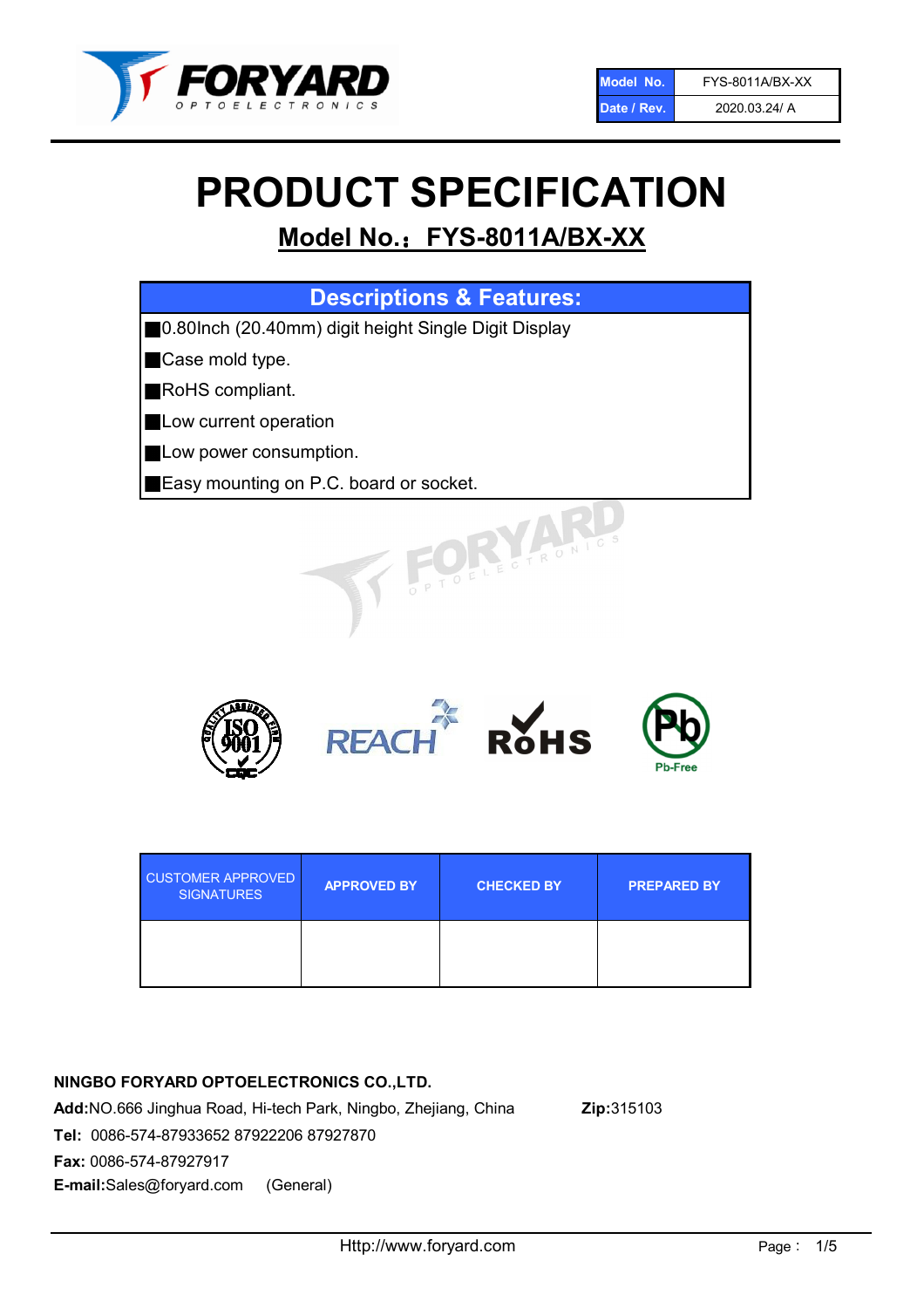

| Model No.   | <b>FYS-8011A/BX-XX</b> |
|-------------|------------------------|
| Date / Rev. | 2020.03.24/ A          |

## Model No.: FYS-8011A/BX-XX

## ■ -XX: REF Surface / Epoxy color

| Color<br><b>Number</b>      |                        |                                                   |             |               |
|-----------------------------|------------------------|---------------------------------------------------|-------------|---------------|
| REF Surface Color   O White |                        | ○ Black  ○ Gray                                   | $\circ$ Red | $\circ$ Green |
| Epoxy Color                 | $\bigcirc$ Water Clear | $\mathbin{\varcap}$ White $\mathbin{\varcap}$ Red | I⊖ Green.   | I∩ Yellow     |

## ■ Mechanical Dimensions



## Notes:

- 1. All pins are Φ0.50[.020]mm
- 2. Dimension in millimeter [inch], tolerance is ±0.25 [.010] and angle is ±1° unless otherwise noted.
- 3. Bending≤Length\*1%.
- 4.The specifications,characteristics and technical data described in the datasheet are subject to change without prior notice.
- 5.The drawing is different from the actual one, please refer to the sample.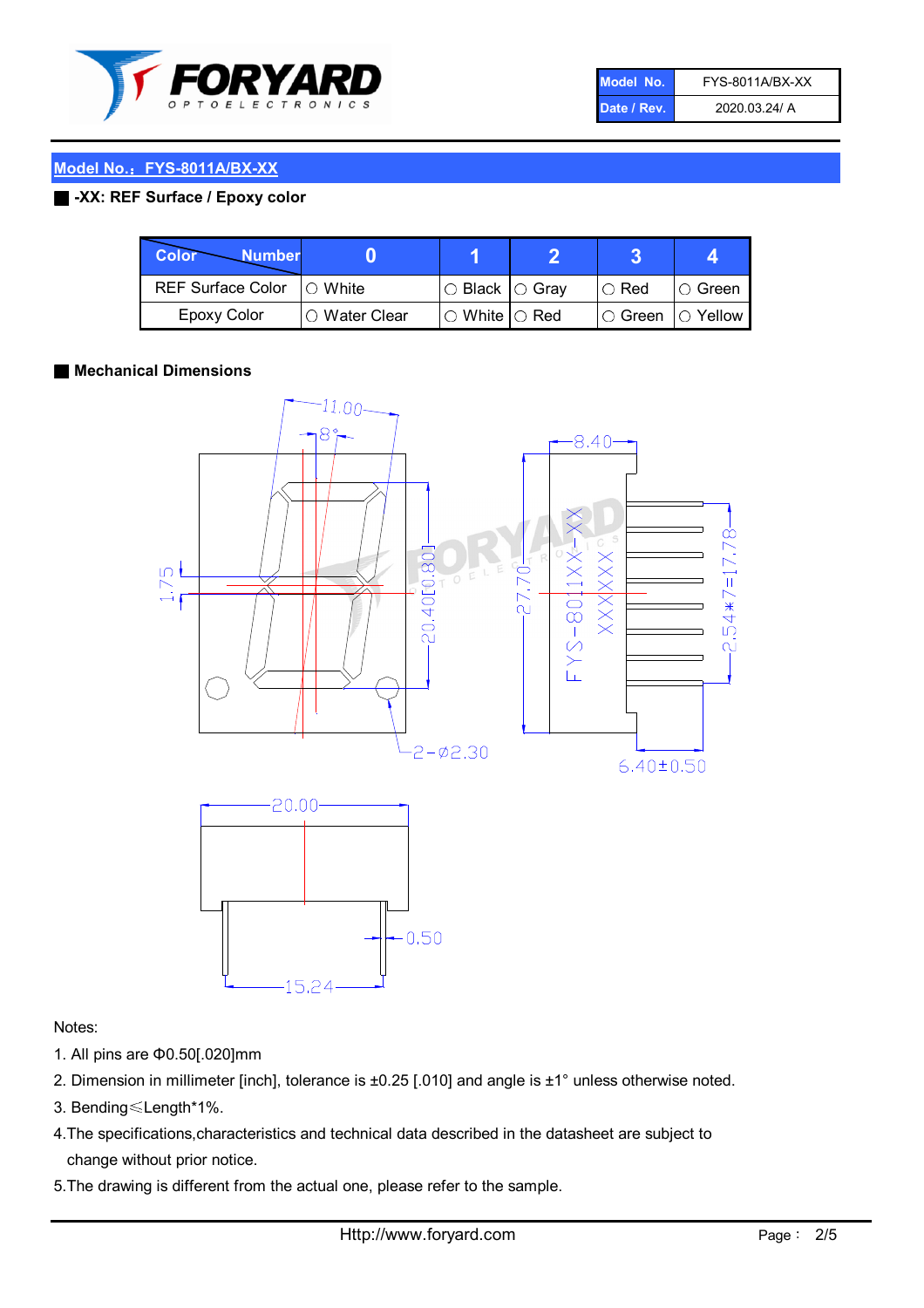

| Model No.   | FYS-8011A/BX-XX |
|-------------|-----------------|
| Date / Rev. | 2020.03.24/ A   |

## Model No.: FYS-8011A/BX-XX

## ■ All Light On Segments Feature & Pin Position

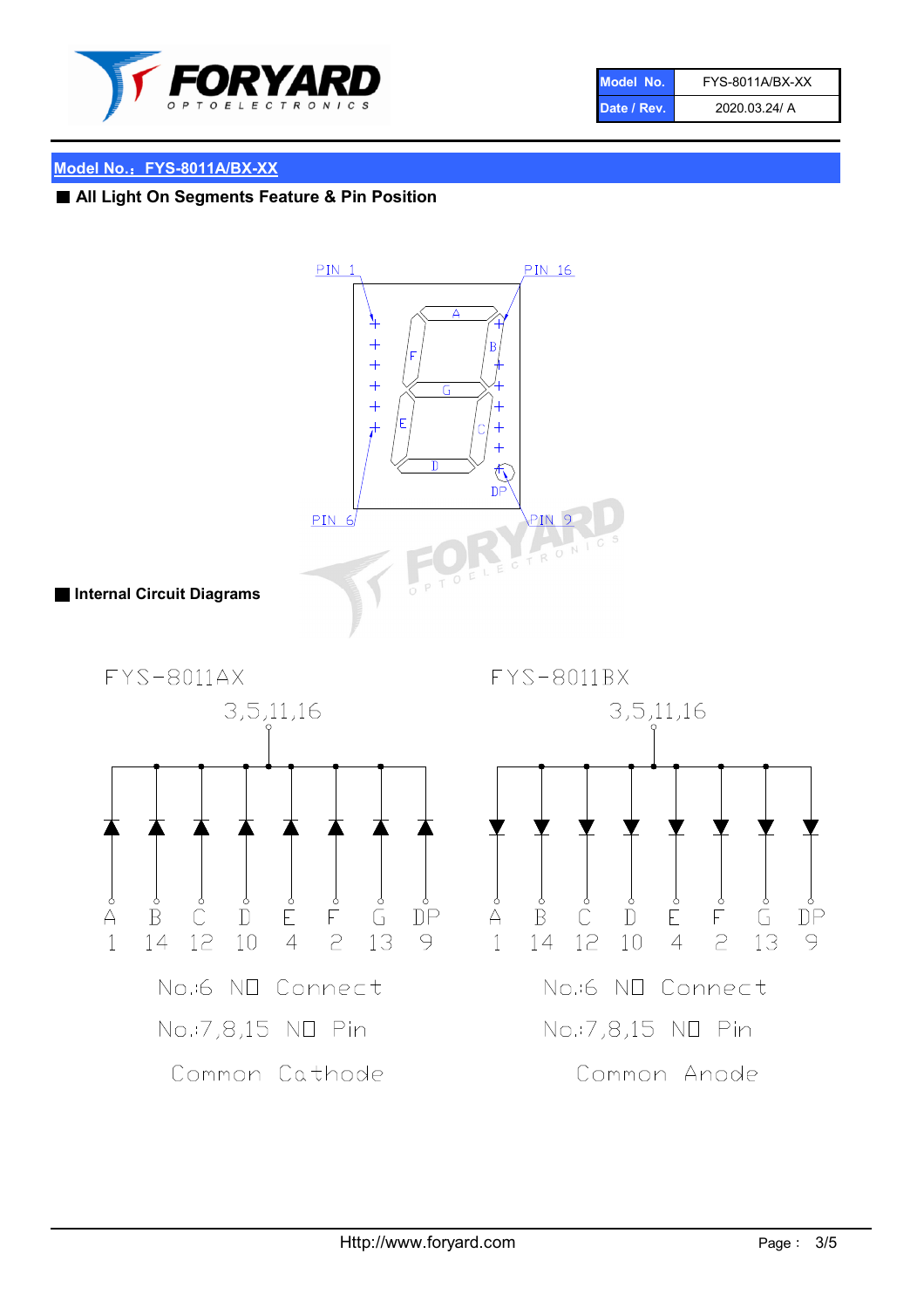

| Model No.   | FYS-8011A/BX-XX |
|-------------|-----------------|
| Date / Rev. | 2020.03.24/ A   |

(Ta=25℃)

## Model No.: FYS-8011A/BX-XX

#### Absolute maximum

| solute maximum ratings       |               |                       |              | (Ta=25℃)   |             |
|------------------------------|---------------|-----------------------|--------------|------------|-------------|
| <b>Parameter</b>             | <b>Symbol</b> | <b>Test Condition</b> | <b>Value</b> |            |             |
|                              |               |                       | <b>Min</b>   | <b>Max</b> | <b>Unit</b> |
| Reverse Voltage              | VR            | $IR = 30$             | 5            |            |             |
| <b>Forward Current</b>       | ΙF            |                       |              | 30         | mA          |
| Power Dissipation            | Pd            |                       |              | 100        | mW          |
| <b>Pulse Current</b>         | Ipeak         | Duty=0.1mS,1KHz       |              | 150        | mA          |
| <b>Operating Temperature</b> | Topr          |                       | $-40$        | $+85$      | °C          |
| Storage Temperature          | Tstr          |                       | $-40$        | $+85$      | °C          |

## ■ Electrical-Optical Characteristics

### ● Color Code & Chip Characteristics:(Test Condition:IF=10mA)

Typ Max S | Hi $\textsf{Red}$  | AlGaInP | 660nm LE 20nm | 2.00 | 2.50 D | Super Red | AIGaAs/DH | 650nm | 20nm | 2.00 | 2.50 E | Orange | GaAsP | 625nm | 35nm | 2.00 | 2.50 A | Amber | GaAsP | 610nm | 35nm | 2.00 | 2.50 Y | Yellow | GaAsP | 590nm | 35nm | 2.00 | 2.50 G Yellow Green AIGaInP | 570nm | 10nm | 2.00 | 2.50 3.00 3.80 3.00 3.80 W | White | InGaN/GaN | X=0.29,Y=0.30 |CCT:9500K| 3.00 | 3.80 UHR Ultra Hi Red | AlGaInP | 640nm | 20nm | 2.00 | 2.50 UR | Ultra Red | AlGaInP | 635nm | 20nm | 2.00 | 2.50 UE Ultra Orange | AIGaInP | 625nm | 20nm | 2.00 | 2.50 UA Ultra Amber | AIGaInP | 610nm | 20nm | 2.00 | 2.50  $UV$  Ultra Yellow  $\vert$  AlGaInP  $\vert$  590nm  $\vert$  20nm  $\vert$  2.00  $\vert$  2.50  $\text{UG}$  Ultra Yellow Green | AIGaInP | 570nm | 30nm | 2.00 | 2.50 PG Pure Green | InGaN | 520nm | 36nm | 3.00 | 3.80 30nm 3.00 3.80 30nm 3.00 3.80 UW |Ultra White | InGaN/GaN | X=0.29,Y=0.30 |CCT:9500K| 3.00 | 3.80 10~20 Standard brightness Forward Voltage(VF) Unit:V 15~30 10~20 10~20 625nm GaAsP 590nm **Emitting Color Dice Material** 10~21 610nm Luminous **Intensity** (Iv) Unit:mcd AlGainP 660nm GaAsP GaAsP AlGaAs/DH **Spectral** Line halfwidth (∆λ1/2) Peak Wave Length $(\lambda_{\rm P})$ UB 460nm 635nm AlGaInP AlGaInP AlGaInP InGaN/GaN AlGaInP | 570nm | 10nm | 2.00 | 2.50 | 10~20 30~105 30~135 460nm 520nm Ultra brightness **AlGaInP** AlGaInP 60nm AlGaInP 640nm Segment-to-Segment Luminous Intensity ratio(Iv-M) 1.5:1 610nm 9~20(mw) 350~450 470nm 120~180 120~180 Ultra Blue InGaN/GaN InGaN/GaN 9~20(mw) 20~50 280~600 570nm | 30nm | 2.00 | 2.50 | 20~60 470nm 590nm InGaN/GaN B Blue I InGaN 40~85 60~120~180 40~70

### Note:

1.Luminous Intensity is based on the Foryard standards.

2.Pay attention about static for InGaN